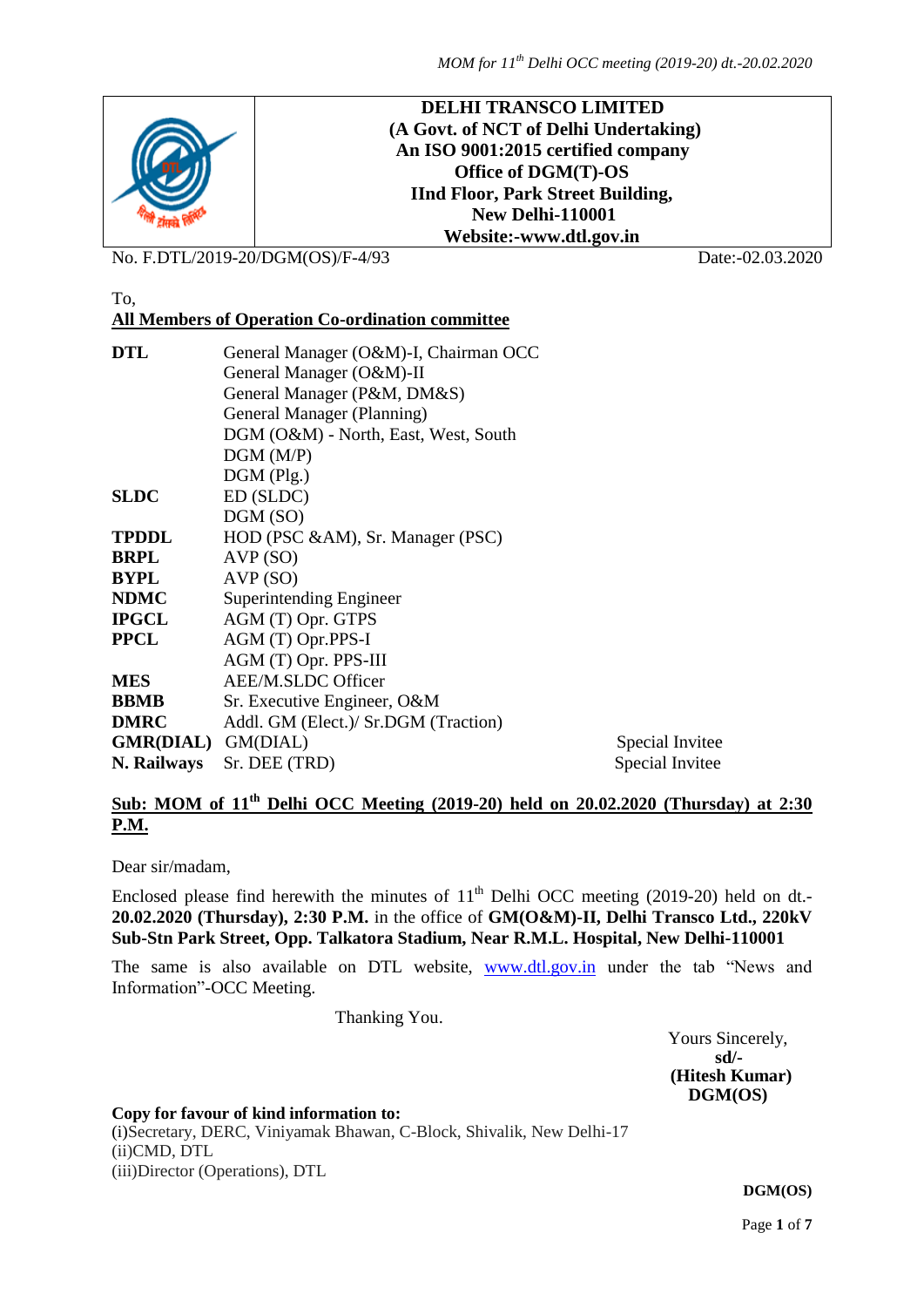#### **1. CONFIRMATION OF MINUTES:**

The  $10^{th}$  Delhi OCC meeting (2019-20) was held on 17.01.2020 in accordance with the agenda circulated vide letter dt: 14.01.2020. Minutes of the aforesaid OCC meeting were issued on 28.01.2020 and uploaded on DTL website.

#### **No comments on the minutes were received from any member, OCC confirmed the minutes of 10th OCC meeting of 2019-20.**

#### **2. DTL AGENDA:**

#### **2.1 Proposed planned shutdowns of O&M, DTL for the month of March-2020.**

DTL O&M deptt. has proposed the planned shutdowns for the month of March-2020.

#### **After detailed discussion along with consent of respective DISCOMs, the proposed shutdowns were approved by OCC subject to real time conditions.**

**(i)** At 220kV Najafgarh: The consent for all shutdowns related to 66kV Bus-I/II need to be reconfirmed 01 day in advance.

**(ii)** Revamping of 66kV Bhalswa Ckts by TPDDL is under progress & expected to be completed by 20.03.2020. The major shutdowns of 220/66kV at Gopalpur S/stn will be provided after commissioning of theses ckts.

**(iii)** Shutdowns at 220kV Parkstreet shall be availed during Saturday/ Sunday or any other non working days.

**(iv)**Complete shutdown of all 33kV level feeders at 220kV Subzi Mandi is approved for 05 days subject to advance consent from TPDDL.

**(v)** Shutdown for shifting of 220/33kV 100MVA Tx-IV at 220kV PPG S/stn shall be availed in second week of March & related works to be completed before 31.03.2020.

#### **3. SLDC AGENDA:**

#### **3.1. Implementation of Automatic Demand Management Scheme by Discoms.**

Refer S.No. 2.2 of 20th GCC MoM wherein NDMC had informed that their software for ADMS has been upgraded and under testing and work is linked with the IPDS project, for which efforts shall be made to complete at the earliest.

NDMC has informed in  $10^{th}$  OCC meeting (2019-20), Jan-2020 that the works related to ADMS are under process and expected to be completed by 31.03.2020.

**NDMC representative was not present in this meeting. Thus, current status of implementation of ADMS could not be updated. OCC members shown concern over repetitive absence of NDMC representative in OCC meeting from last 4-5 months.**

**(Action by NDMC)**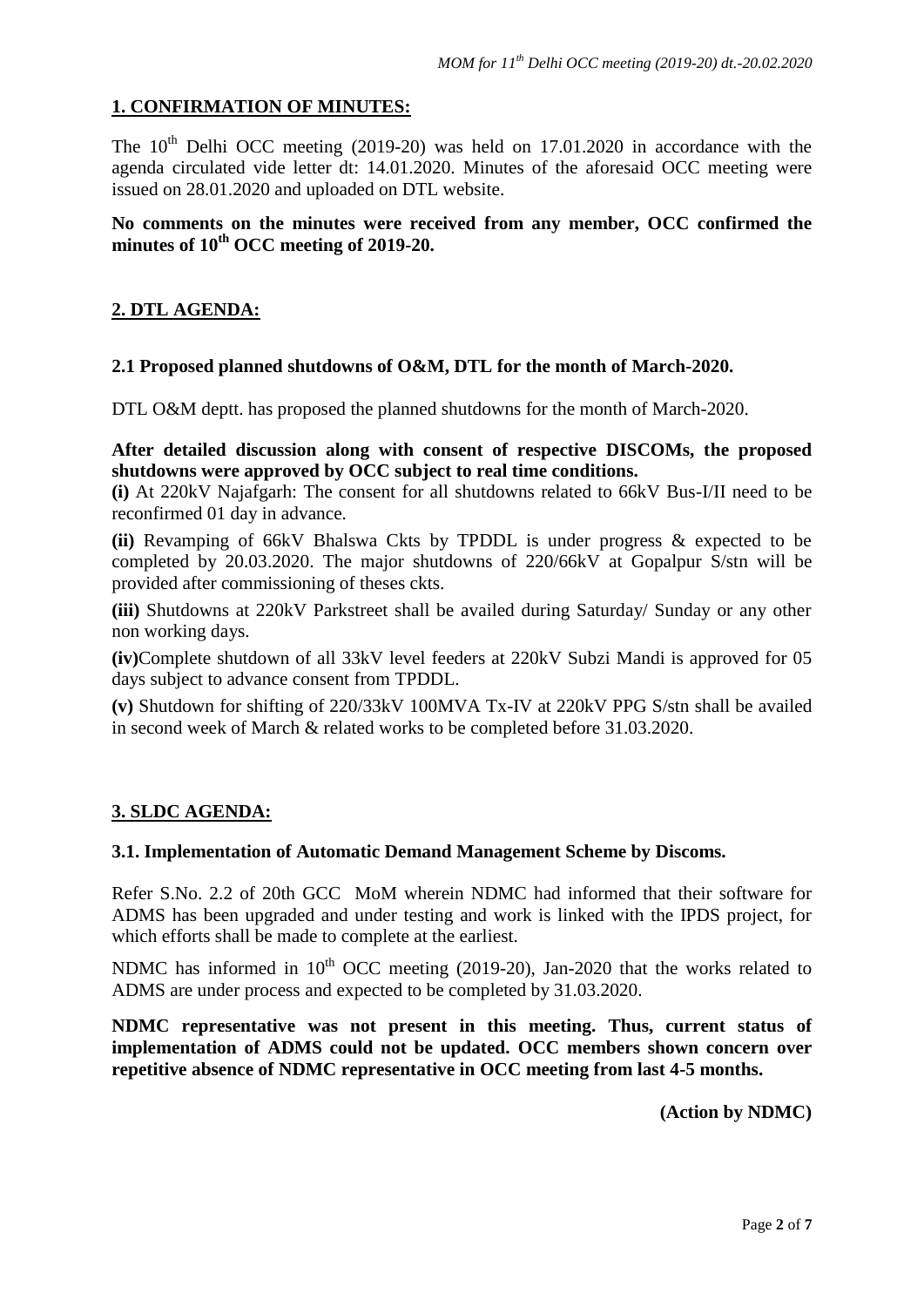#### **3.2 Survival of Local Island at GTPS/ Pragati.**

During 20th GCC meeting as per MoM at S.No. 2.4 (9.12) following was discussed:-

"BYPL representative raised the issue of survival and subsequent synchronizing of local islanding at GT/ Pragati.

The matter was deliberated in the 12th (2018-19) Delhi OCC meeting held on 28.03.2019 and a committee comprising of following members was constituted for carrying out the above desired work at Pragati:-

(i) Sh. Satyendra Prakash, AGM(Elect./C&I), PPS-I, PPCL.

(ii) Sh. Hitesh Kumar, DGM(OS), DTL.

(iii) Sh. B.L. Gujar, DGM (Prot.), DTL.

(iv) Sh. Deepak Kumar, AM(T)-Pragati, DTL.

In  $10^{th}$  Delhi OCC meeting (Jan-2020), above committee informed that the execution works are under progress & expected to be completed by 31.01.2020.

#### **DTL/PPCL representative informed that the wiring related works to provide switching control to PPCL is under progress. It is expected to complete by 31.03.2020.**

## **(Action by DTL/PPCL)**

#### **3.3 High Voltage Operation of the Grid during winter nights.**

The High Voltage issues have been faced in Delhi System. This is because of decrease in demand in recent month especially in night hours. During past winter season, it has been observed high voltage conditions and injection of reactive power to the grid causing heavy penalty in NRPC reactive account.

Following steps were in practice to control the injection of reactive power:

- a. Switching off the capacitors at all the Substations of Delhi, but during winter season proper monitoring of the same is yet to be put in place.
- b. Transformer taps optimization by DTL and DISCOM.
- c. Monitoring of all 400/220kV ICTs and taking actions wherein VAR flows are observed from 220kV to 400kV side. In this respect reactive energy accounts could also be monitored.
- d. Opening of lightly loaded transmission cables/ transmission lines keeping reliability in focus.
- e. Absorption of reactive power by generating units.

The 15 Nos of 220 kV lines were opened on daily basis at night hours whereas 22 Nos of 66 kV ckts of BRPL & 32 Nos of 66 kV and 33 kV ckts of BYPL were also opened.

**(i) OCC advised DTL to expedite the process execution of project related to installation of Reactors as suggested by CEA.** 

**(ii) OCC advised Discoms to do reactive power analysis in their network and share the plan of installation of shunt reactors in their respective areas to control the over voltage system condition in winter season.**

**(iii) DMRC representative was not present in the meeting. OCC requested DMRC to explore the possibilities to control the over voltage system condition in winter season & share the details in next OCC meeting. This includes,**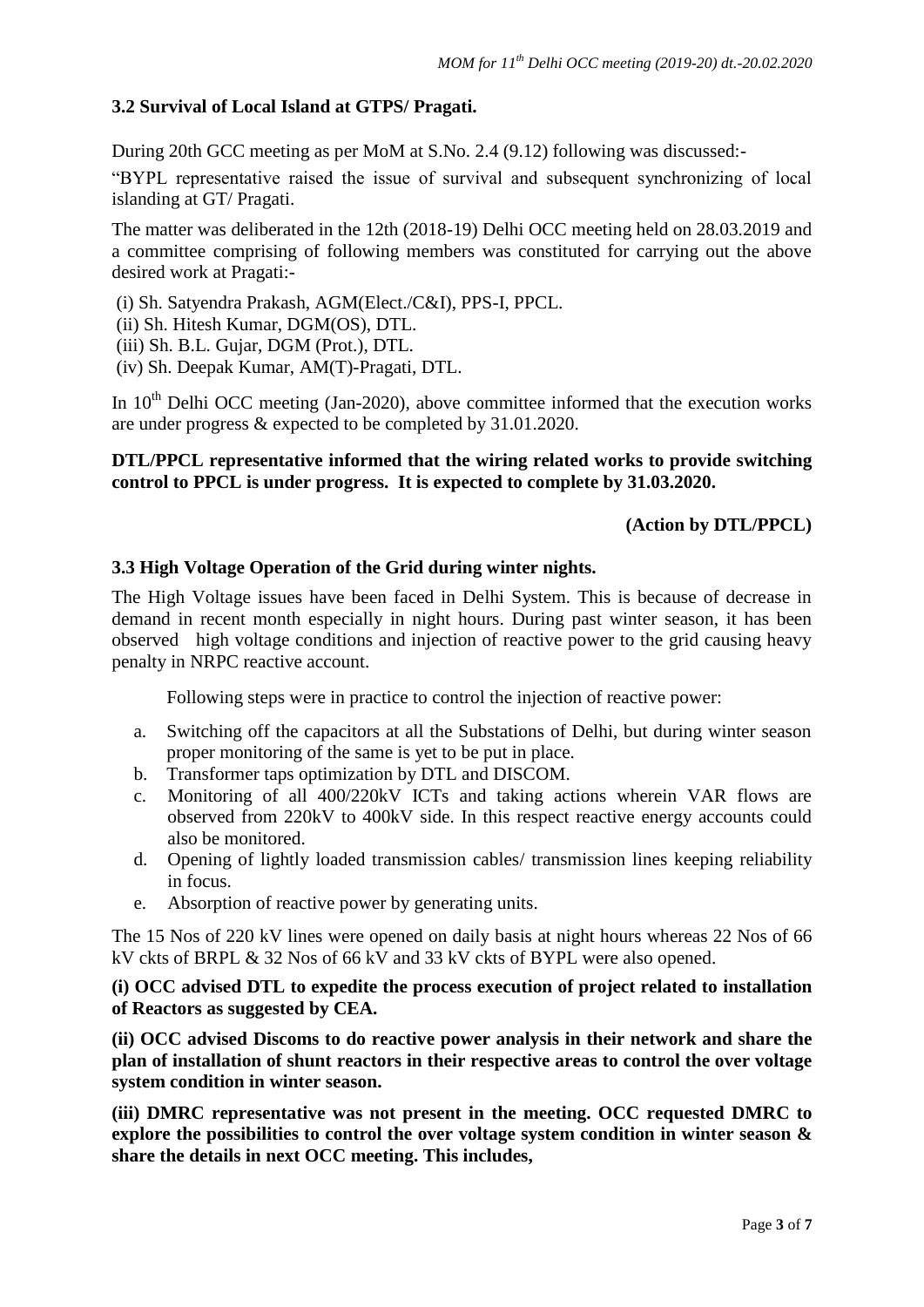- **Installation of shunt reactors in DMRC grids.**
- **Feasibility of switching of U/G power cables in DMRC network to control over voltage problem in respective areas.**

#### **(Action by DTL, DMRC & Discoms)**

#### **3.4 Submission of break up energy consumption by the state.**

In  $167<sup>th</sup>$  NRPC OCC meeting all SLDCs were requested to provide the break up energy consumption by the state by segregating the same from the billed data from DISCOMs in the format as prescribed below.

| Category | Consumption<br>Domestic<br>by<br>load | Consumption<br>by<br>Commercial<br>load | Consumption<br>by<br>Agricultural<br>load | Consumption<br>Industrial<br>by<br>load | Traction<br>supply<br>load | Miscellaneous<br>/Others |
|----------|---------------------------------------|-----------------------------------------|-------------------------------------------|-----------------------------------------|----------------------------|--------------------------|
| Month    |                                       |                                         |                                           |                                         |                            |                          |

No information has received from NDMC.

BYPL, TPDDL & MES have submitted the data upto Dec-2019 whereas BRPL and TPDDL have submitted the data upto Nov-2019. NDMC and BRPL are requested to provide the data upto Dec-2019.

**During deliberation, it was informed that TPDDL already submitted the desired data. BRPL & NDMC were advised to provide the details upto Dec-2019.**

#### **BRPL informed that it's data will be shared to SLDC within 2-3 days.**

#### **(Action by NDMC, BRPL)**

#### **4. Long/Recent Outage/Breakdown of Elements in Delhi power system.**

Members may update the latest status of following Long/Recent Outage/Breakdowns of elements in Delhi Power system as under:

| S.N              | <b>Element's Name</b>                                                | Discom/<br><b>DTL</b> | <b>Date</b><br>and<br><b>Time</b><br>of<br>outage | Status of outage as on 20.02.2020                                                                                                                                                                                   |
|------------------|----------------------------------------------------------------------|-----------------------|---------------------------------------------------|---------------------------------------------------------------------------------------------------------------------------------------------------------------------------------------------------------------------|
| 1.               | 66kV PARK STREET - RIDGE<br><b>VALLEY CKT.-I</b>                     | <b>BRPL</b>           | 01.06.2019                                        | 'Y' PH. CABLE FAULTY. BRPL informed<br>that this cable is outlived and contains<br>multiple faults in this cable. OCC advised<br>BRPL to expedite to revive this faulty<br>feeder.                                  |
| 2.               | 33kV<br><b>RIDGE</b><br><b>VALLEY</b><br><b>KHEBAR LANE CKT.-II</b>  | <b>BRPL</b>           | 01.06.2019                                        | 'Y' PH. Single CABLE FAULTY. BRPL<br>informed that the agenda related to<br>handover this ckt to MES to be putup<br>before Steering Committee.                                                                      |
| 3.               | <b>LODHI</b><br><b>ROAD</b><br>33kV<br><b>EXHIBITION GR. CKT.-II</b> | <b>BRPL</b>           | 03.10.2019                                        | 'B'PH. 2ND CABLE FAULTY. Dismantling<br>of cable is under progress for rerouting to<br>33kV ITPU (new grid). OCC advised to<br>remove this entry from outage list as it will<br>be charged through ITPU (new grid). |
| $\overline{4}$ . | 400kV TUGLAKABAD - 66kV<br>BAY-604 MCIE                              | <b>BRPL</b>           | 12.02.2020                                        | R-Ph. CABLE FAULTY. Charged<br>on<br>17.02.2020.                                                                                                                                                                    |
| 5.               | 33KV<br><b>PEERA</b><br><b>GARHI</b><br>MUKHERJEE PARK CKT-II        | <b>BRPL</b>           | 08.10.2019                                        | 'Y' PH. SINGLE CABLE FAULTY. The<br>damaged section of U/G 33kV XLPE cable                                                                                                                                          |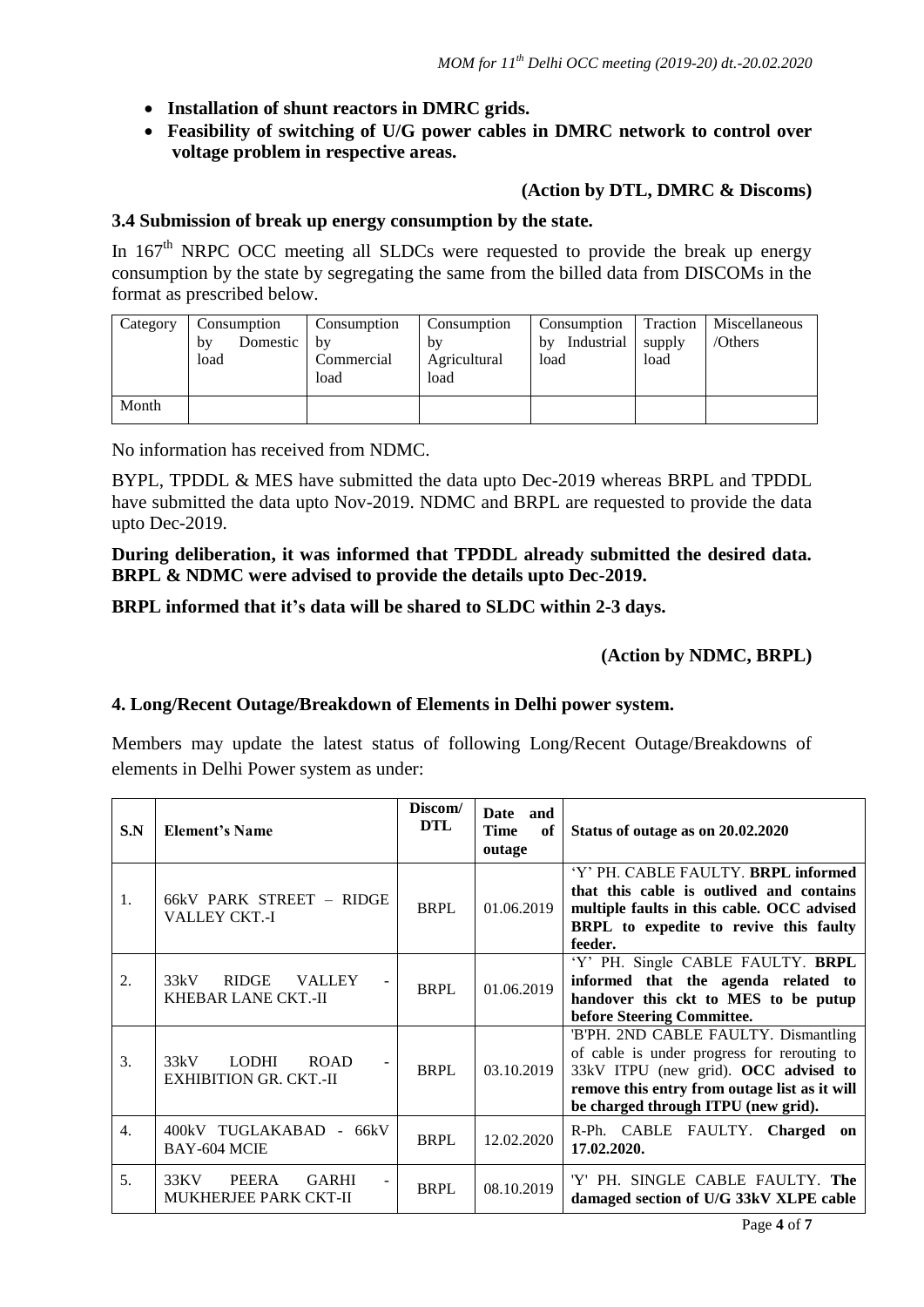|     |                                                                            |              |            | termination at 220kV Peeragarhi will be<br>revived by DTL through GIS O.E.M. The<br>cost of repairing works to be bear by<br>BRPL. Offer from OEM (Schneider) is<br>pending since January-2020. OCC advised<br>BRPL to discuss with OEM to expedite the<br>process for early completion of works. |
|-----|----------------------------------------------------------------------------|--------------|------------|---------------------------------------------------------------------------------------------------------------------------------------------------------------------------------------------------------------------------------------------------------------------------------------------------|
| 6.  | 220kV PPK -I - 66kV BODELLA-I<br>T-OFF 33kV PANKHA ROAD Ckt                | <b>BRPL</b>  | 10.02.2020 | 'B' PH. CABLE FAULTY. Charged on<br>17.02.2020.                                                                                                                                                                                                                                                   |
| 7.  | 33kV<br>PARSVNATH<br>MALL-<br><b>KAILASH</b><br>CKT(1ST<br>NAGAR<br>CABLE) | <b>BYPL</b>  | 15.10.2019 | 'R' PH. CABLE FAULTY. Charged on<br>18.02.2020.                                                                                                                                                                                                                                                   |
| 8.  | 220kV ROHINI -I - 66kV BADLI<br>CKT.                                       | <b>TPDDL</b> | 31.12.2019 | UNDER SHUT DOWN. Conversion of<br>cable is under process & expected by<br>25.02.2020.                                                                                                                                                                                                             |
| 9.  | 220kV ROHINI - 66kV ROHINI -6<br>CKT.-II                                   | <b>TPDDL</b> | 21.01.2020 | UNDER SHUT DOWN. Conversion of<br>cable is under process & expected by<br>25.02.2020.                                                                                                                                                                                                             |
| 10. | 33kV WAZIRPUR -II - AZADPUR<br>- T-OFF WAZIRPUR –I CKT-I                   | <b>TPDDL</b> | 02.02.2020 | WAZIRPUR -I SIDE CABLE -1 FAULTY.<br><b>Expected by 24.02.20.</b>                                                                                                                                                                                                                                 |
| 11. | 220kV SHALIMARBAGH - 33kV<br>JAHANGIRPURI CKT.                             | <b>TPDDL</b> | 10.02.2020 | SHUT DOWN FOR SAFETY PURPOSE<br><b>TO</b><br><b>FACILITATE</b><br><b>ERECTION</b><br>&<br>COMMISSIONING OF 220kV SMB- S.G.T.<br>NGR CKT.                                                                                                                                                          |
| 12. | 33kV<br><b>BAY</b><br>$-42$<br>$(\text{IP})$<br><b>CONNAUGHT PLACE)</b>    | <b>NDMC</b>  | 05.01.2020 | 'R'PH. CABLE FAULTY.                                                                                                                                                                                                                                                                              |
| 13. | 315 MVA ICT-II at MUNDKA                                                   | <b>DTL</b>   | 29.09.2019 | DUE TO FIRE, ICT BURNT. Replacement<br>under progress Expected by 15.03.2020.                                                                                                                                                                                                                     |
| 14. | HARSH VIHAR - 315MVA ICT -I                                                | <b>DTL</b>   | 13.01.2020 | $\&$<br><b>TAN</b><br><b>DELTA</b><br>GAS<br><b>FORMATION</b><br><b>RESULTS</b><br><b>FOUND</b><br>ABNORMAL.<br>Expected by 22.02.2020.                                                                                                                                                           |
| 15. | GAZIPUR:-<br>220/66/33kV<br>100MVA PR.TR.-I                                | <b>DTL</b>   | 22.03.2019 | <b>TRANSFORMER</b><br><b>DISMANTLED</b><br><b>AND</b><br><b>RPH</b><br>TR.-II.<br><b>SHIFTED</b><br><b>TO</b><br><b>FOR</b><br><b>EXPECTED</b><br>BY.<br><b>FEBRUARY</b><br>2020.<br>Expected by Ist week of March.                                                                               |
| 16. | 220/66 kV 100 MVA Tx-III at<br><b>NAJAFGARH</b>                            | <b>DTL</b>   | 03.10.2019 | SHUT DOWN FOR DISMANTLING TO<br>PR.TR.<br>ALLOW<br>NEW<br>160MVA<br>BY<br><b>EXPECTED</b><br><b>FEBRUARY</b><br>2020.<br><b>Expected by 24.02.20.</b>                                                                                                                                             |
| 17. | 220kV MAHARANI BAGH -<br>LODHI ROAD CKT.-II                                | <b>DTL</b>   | 02.02.2020 | <b>HTLS</b><br><b>DOWN</b><br><b>FOR</b><br><b>SHUT</b><br>RECONDUCTORING WORK. Expected by<br>05.03.2020.                                                                                                                                                                                        |
| 18. | SARITA VIHAR<br>220/66kV<br>$\sim$ $-$<br>100MVA PR.TR.-I                  | <b>DTL</b>   | 20.01.2020 | SHUT DOWN FOR DISMENTALING OF<br>TR. WITH REPLACEMENT OF 160MVA<br>PR.TR.<br><b>EXPECTED</b><br>BY<br>28.02.2020.<br>Expected by 30.04.20.                                                                                                                                                        |
| 19. | 220kV PPK-I - BAMNAULI<br>CKT.-I&II                                        | <b>DTL</b>   | 28.01.2020 | SHUT DOWN FOR SHIFTING OF LINE<br><b>FOR</b><br><b>UPCOMING</b><br>S/STN.<br>400kV<br>DWARKA. EXPECTED BY 20.02.2020.                                                                                                                                                                             |
| 20. | NAJAFGARH - 100MVA PR.TR.-<br>$\mathbf{H}$                                 | <b>DTL</b>   | 08.02.2020 | SHUT DOWN FOR DISMANTLING TO<br><b>ALLOW</b><br><b>NEW</b><br>160MVA<br>PR.TR.<br>EXPECTED BY 08.04.2020. Expected by<br>31.03.20.                                                                                                                                                                |
| 21. | 220kV PRAGATI - MAHARANI<br><b>BAGH CKT.</b>                               | <b>DTL</b>   | 12.02.2020 | SHUT DOWN FOR STRENGTHING OF<br>FOUNDATION.<br><b>EXPECTED</b><br>BY<br>22.02.2020.                                                                                                                                                                                                               |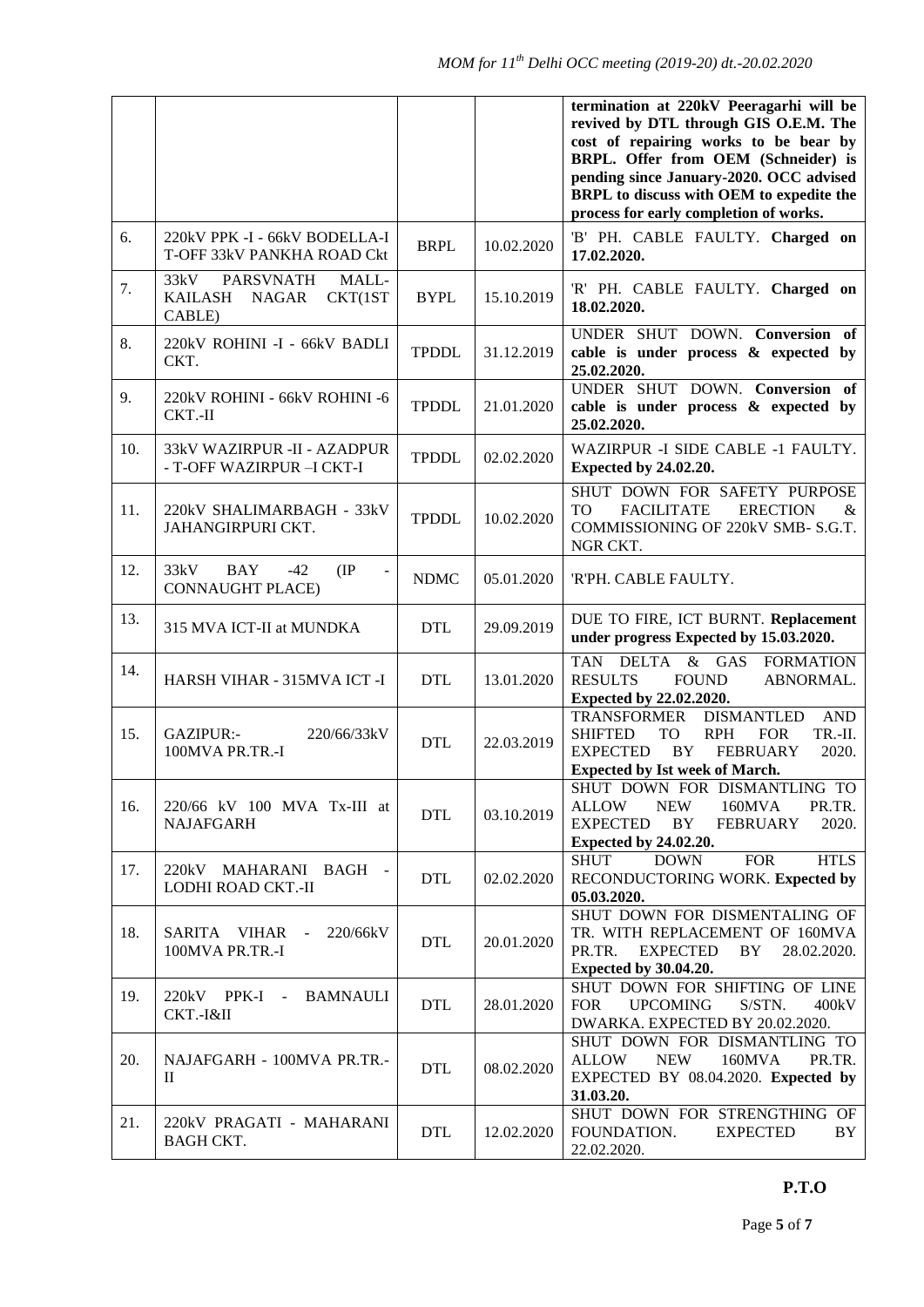# **Additional Agenda**

# **1. DTL Agenda:-**

### **(1). Regarding defect arisen in 33 KV GIS (Mukherjee Park-II) at Peeragarhi.**

This matter was first taken up in OCC dated 21.10.2019 whereby it was concluded that a separate meeting with BRPL has to be carried out to resolve the workmanship problem arisen while fixing one of the Mukherjee park-II cable in Schneider make 33 KV GIS Panel at Peeragarhi.

**1)** During OCC meeting dated 20.12.2019 at point no. 1 concluded that " After detailed discussion b/w BRPL & DTL, OCC requested that the damaged section of U/G 33 KV cable termination at 220 KV GIS Peeragarhi will be revived by DTL through GIS OEM (i.e. M/s Schneider). The cost of this repairing will be borne by BRPL as agreed".

**2)** Thereafter, M/s Schneider was called upon on 04-01-2020 while physically carrying out the inspection for accessing the damage. The service Engineer of Schneider stated as under when the maintenance team of BRPL was also present: - "Further, while inspecting the subject panel, the service engineer has observed that workmanship on Cable handling & fixing was improper. Also, we observed that Cable maintenance team had not followed requisite procedure."

**3)** Now, Since M/s Schneider electric is not able to provide the offer even after the lapse of more than a month. M/s Schneider Electric is now stating that spare parts for this WI (MODEL) Schneider make 33 KV GIS shall only be procured from their parent counterpart from Germany. Moreover, the Germen engineer will only arrived for its repairs since there is no competent counterpart is available in India.

**4)** The 33kV GIS panels for Mukherjee park – I & II, were suggested by DTL including the route to utilize the unused panels which were planned & commissioned for 33/11kV substations adjacent to 220kV Peeragarhi (across the wall).

This was done to off-load PPK-I & Najafgarh since they were running at their threshold capacity during the summers of 2015- 16. This was a make shift arrangement till DTL finally augments their existing stations i.e. PPK-I & Najafgarh. Now, PPK-I has already been augmented & capacity has been enhanced to 520 MVA from 400MVA. At Najafgarh, 2 nos. 100 MVA have been replaced by 160 MVA & enhanced the transmission capacity to 520MVA. Consequently, BRPL now has the flexibility of shifting its load from Mukherjee Park-I & II & its allied stations from Peeragarhi to PPK-I & Najafgarh.

As mentioned in point no. 4, BRPL will have to resort to shift the Load to PPK-I or Najafgarh. In the wake of delay by M/s Schneider to even submit a formal offer for repairs. Despite their site visit on 04.01.2020 & a MOM prepared on 06.02.2020. Wherein GE stated that, the offer has to come from their parent company in Germany.

**OCC deliberated this issue with members & crux of discussion is as under:**

**(i) DTL informed of delay in the process of repairing of cables as no offer provided by M/s Schneider (OEM) after the lapse of more than a month.**

**(ii) BRPL acknowledged the concern & agreed to partly shift the load from Mukherjee Park Ckt-I & II and its allied stations from 220kV Peeragarhi to 220kV PPK-I & Najafgarh during upcoming summer season.** 

**(ii) As OEM (Schneider) is a common party for BRPL & DTL. OCC requested BRPL to discuss this matter with OEM at their end to expedite the process. BRPL also agreed.**